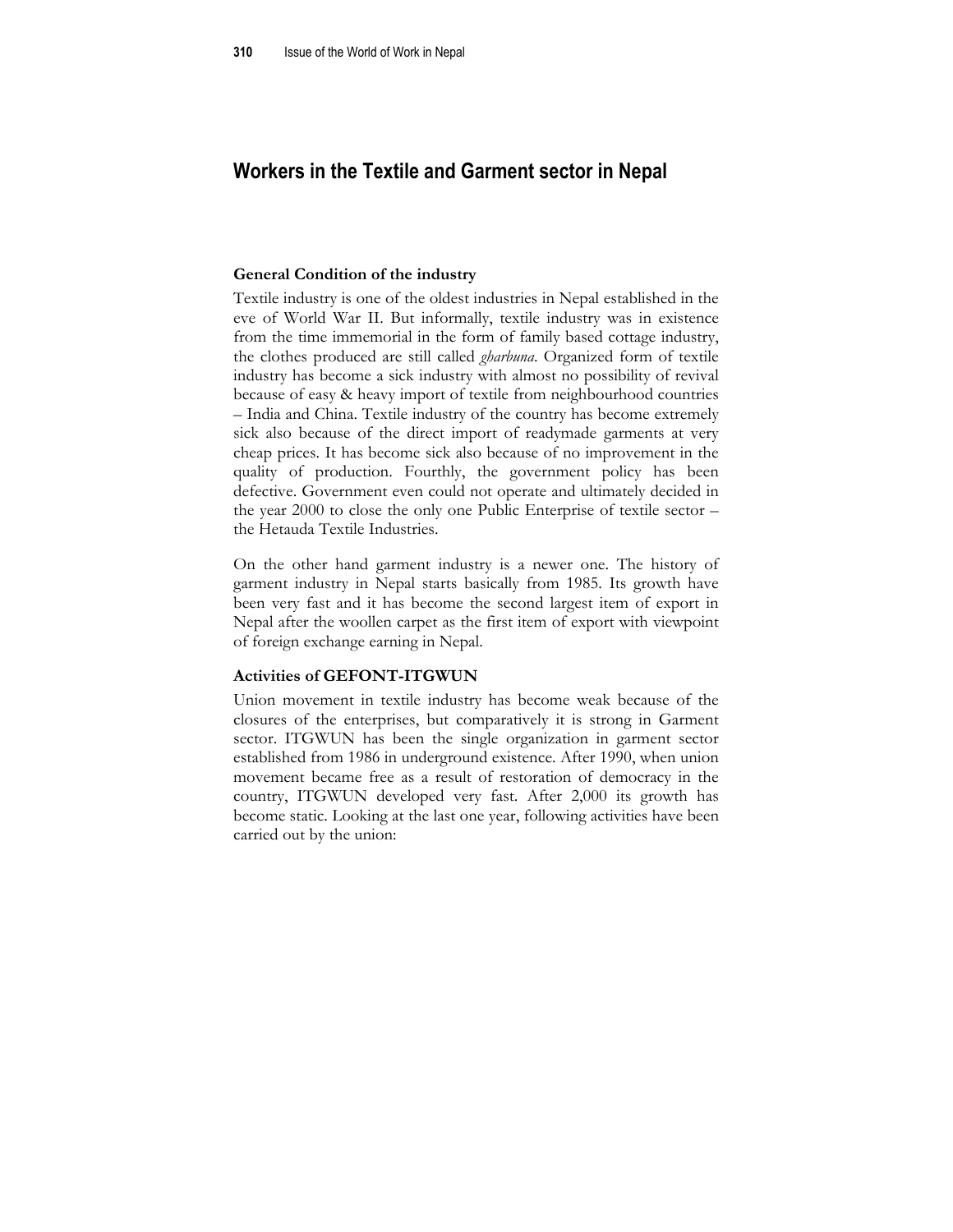- Organizing activities covering 10 districts of garment & textile production where 78 enterprises out of a total currently producing 140 have been covered. Large numbers of enterprises have been closed - most of the textile factories and many garment factories.
- Education work on Basic trade Union course developed by **GEFONT**
- Use of study circle Method for leadership development and Awareness
- Union Management training to the selected leaders of district level
- OSH Training in district level and 9 big enterprises
- Handling of 174 cases of disputes within 16 months including 2002 and 4 months of 2003
- Ideological campaign against the intervention of Maoist terrorism in enterprises
- 10 Gatherings of women workers 25 women in each to empower them against discrimination and harassment
- District level conference of the union  $-3$
- Enterprise level conference of the union 10

# **Fundamental rights at work**

The garment sector is an industry, which has very small permanent workforce. Mostly it uses workers in Piece rates and has started to convert workers into home-based workers recently. On the other hand, the vast majority of workforce is female workforce and from the very beginning, garment industry has been feminized. The ratio of female & male in the total workforce is 60: 40. Even in the 40 of the male workforce, proportion of foreign migrant workforce is significant. Therefore, fundamental rights at work have been frequently violated and cases of disputes are too many in our fold. Last year in 2002, ITGWUN handled 174 cases

## **Gender Issues at workplace**

Basically in the garment sector, gender issues are very much important, which can be mentioned as follows:

- Harassment including sexual harassment
- Low paid
- Heavy discrimination in skill upgrading opportunities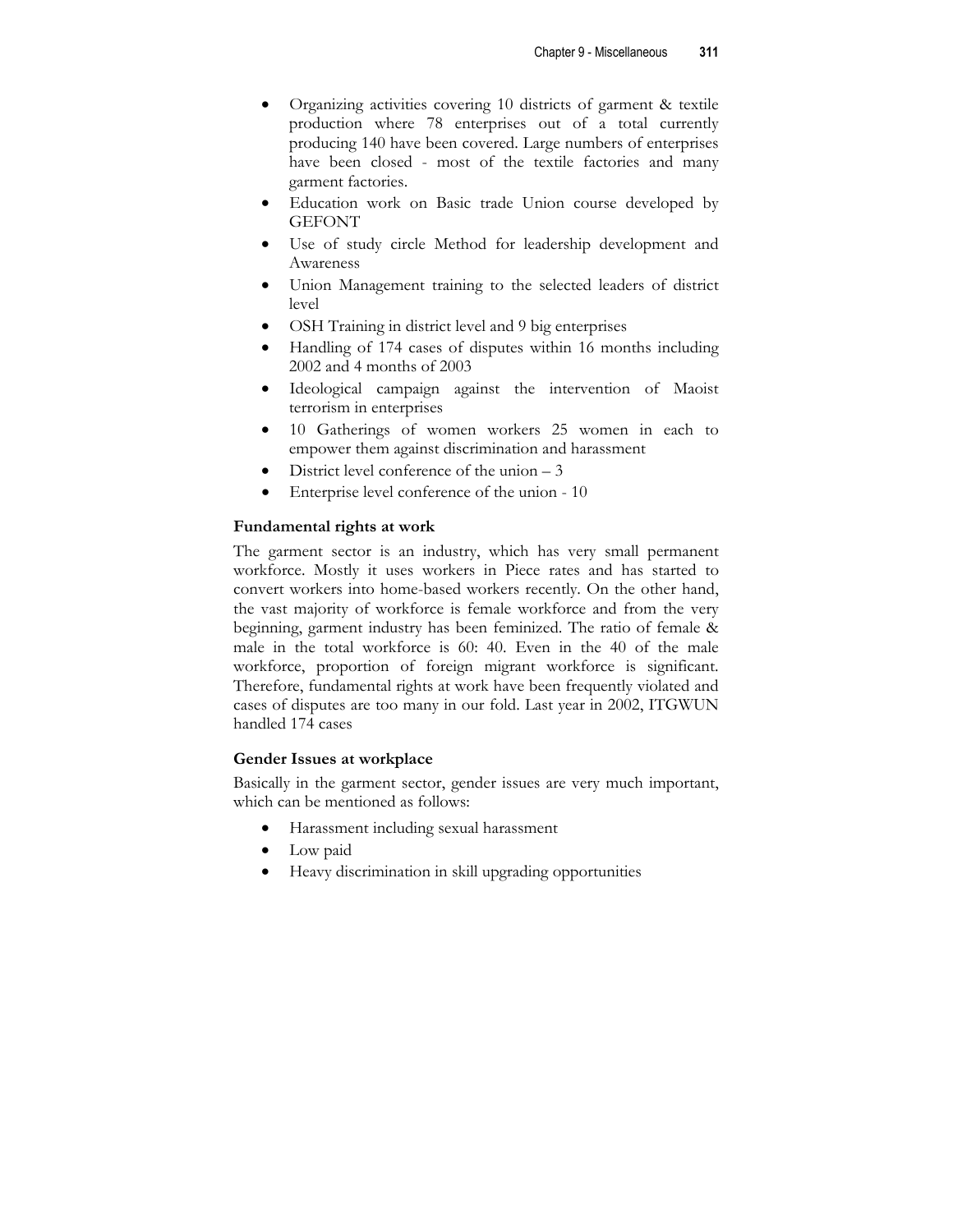- Issue of paid leave
- Absence of child care centre in most of the enterprises
- Issue of maternity protection

#### **Key Events in past five year having impact on textile & garment sector in Nepal**

- Threat to quota system in exports of ready-made garments
- Issue of Multi Fibre Agreement
- WTO created adversities
- Totally Declined competitiveness in textile production because of easy imports of textile from India and China
- Highly increased pattern of Piece rate, subcontracting of work and home based nature of employment
- More violation of labour law in garment sector
- Frequent Violation of Collective Bargaining Agreements
- Lack of good governance and political instability

## **Possible future trends in T-G Sector in Nepal**

- Textile industry may not survive
- Extreme difficulties in market access for garment industry
- Heavy pressure on Labour cost by the employers as the easy way out
- Promotion to women workers and home-based work
- Chasing out the large number of workers from factory premises
- More reduction in the permanent workforce in the formal sector of employment

## **Major challenges to T-G sector workers in Nepal**

- Implementation of labour laws
- Social protection
- Health & safety
- Anti union policies of employers and management
- Problem of protection of cadres & increasing Deunionization
- Workers Education and Militancy
- Financial problems
- Code of Conduct